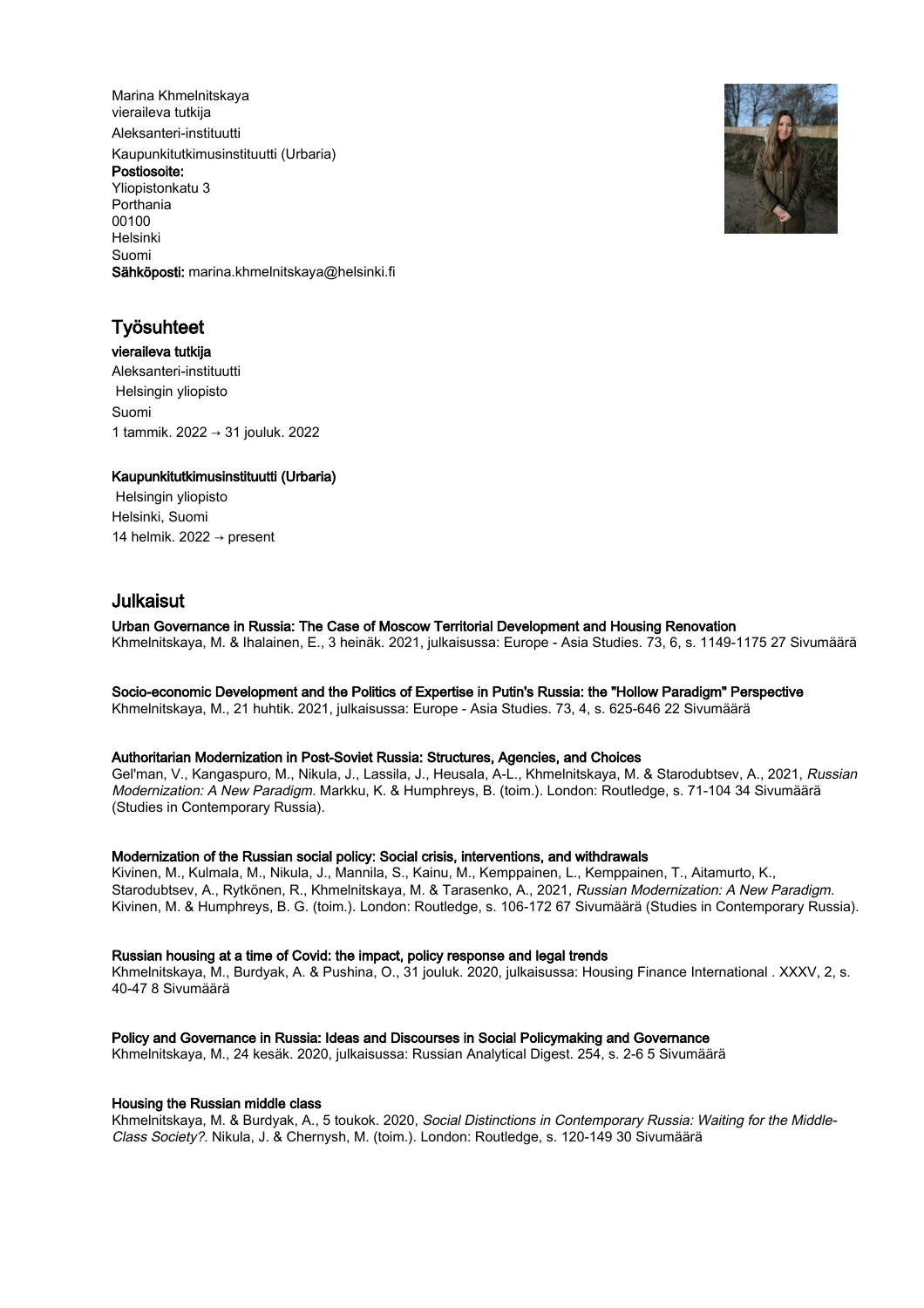#### Capability enhancing social policy in Russia: ideas/policy beliefs and policy integration between critical areas of

demography and housing: Ideas/policy beliefs and policy integration between critical areas of demography and housing Khmelnitskaya, M. & Burdyak, A., 21 lokak. 2019, (Julkaisematon) Paper presented at the 19th Aleksanteri Institute Conference, Helsinki, Finland, 23-25 October 2019. 16 Sivumäärä

#### Ideas and Social Policy in Authoritarian Regimes: The Case of Russia

Khmelnitskaya, M. & Pape, U., 17 lokak. 2019, (Julkaisematon) Paper presented at the 19th Aleksanteri Conference, Helsinki, Finland, 23-25 October 2019. 24 Sivumäärä

## A comparative analysis of Chinese and Russian housing systems: Political regime, Policy making and Governance

Khmelnitskaya, M. & Zhou, J., 25 elok. 2019, (Jätetty) julkaisussa: International journal of housing policy.

## Public policies of authoritarian regimes, between elites and the public: Comparative analysis of housing and energy policies in Russia and Turkey

Khmelnitskaya, M. & Bermek, S., 23 toukok. 2019, (Julkaisematon) Paper presented at a Workshop on Authoritarian Backsliding, Electoral Misconduct and Violence, organised by Professor Sarah Birch (King's College London) and Emre Toros (Hacettepe University, Ankara), 23 May 2019, King's College London. 23 Sivumäärä

#### The social budget policy process in Russia at a time of crisis

Khmelnitskaya, M., 2018, The Russian Budget. Fortescue, S. (toim.). Abingdon: Routledge, s. 9-27 19 Sivumäärä

## Ideational influences in Russian politics and social policy-making: the cases of housing renovations and HIV/AIDS

Khmelnitskaya, M. & Pape, U., 25 lokak. 2017, (Valmisteltavana).

## The social budget policy process in Russia at a time of crisis

Khmelnitskaya, M., 17 lokak. 2017, julkaisussa: Post-Communist Economies. 29, 4, s. 457-475 18 Sivumäärä

#### Tools of Government for Russian Development: the Case of Housing

Khmelnitskaya, M., 30 syysk. 2017, julkaisussa: Russian Politics. 2, 3, s. 307-333 26 Sivumäärä

#### The Role of Policy Experts in Social Policy-Making in Russia: The Case of Housing

Khmelnitskaya, M., 27 helmik. 2017, julkaisussa: Russian Analytical Digest. 199, s. 2-5 4 Sivumäärä

#### Housing and housing finance in Russia at a time of crisis

Khmelnitskaya, M., 3 tammik. 2017, julkaisussa: Housing Finance International . Winter 2016, XXXI, 2, s. 20-25 6 Sivumäärä

#### Post-Soviet Power: State-Led Development and Russia's Marketization.

Khmelnitskaya, M., 2017, julkaisussa: Laboratorium. 9, 3, s. 153-156 4 Sivumäärä

#### On Policy-making and policy change in Russia

Khmelnitskaya, M., 25 lokak. 2016, julkaisussa: Baltic worlds : scholarly journal : news magazine. 2016, 3, s. 73-75 3 Sivumäärä

The role of experts in Russian policy-making / Asiantuntijoiden rooli Venäjän poliittisessa päätöksenteossa

Khmelnitskaya, M., 3 kesäk. 2016, julkaisussa: Aleksanteri Insight - Snapshots of Eurasia. June 2016, 3, 2 Sivumäärä

## The Policy-Making Process and Social Learning in Russia: the Case of Housing Policy

Khmelnitskaya, M., syysk. 2015, Palgrave Macmillan . 220 Sivumäärä (St Antony's series)

#### The tools of government for the development of the Russian housing sphere

Khmelnitskaya, M., 2015, julkaisussa: Public Administration Issues. 5, s. 96-111 16 Sivumäärä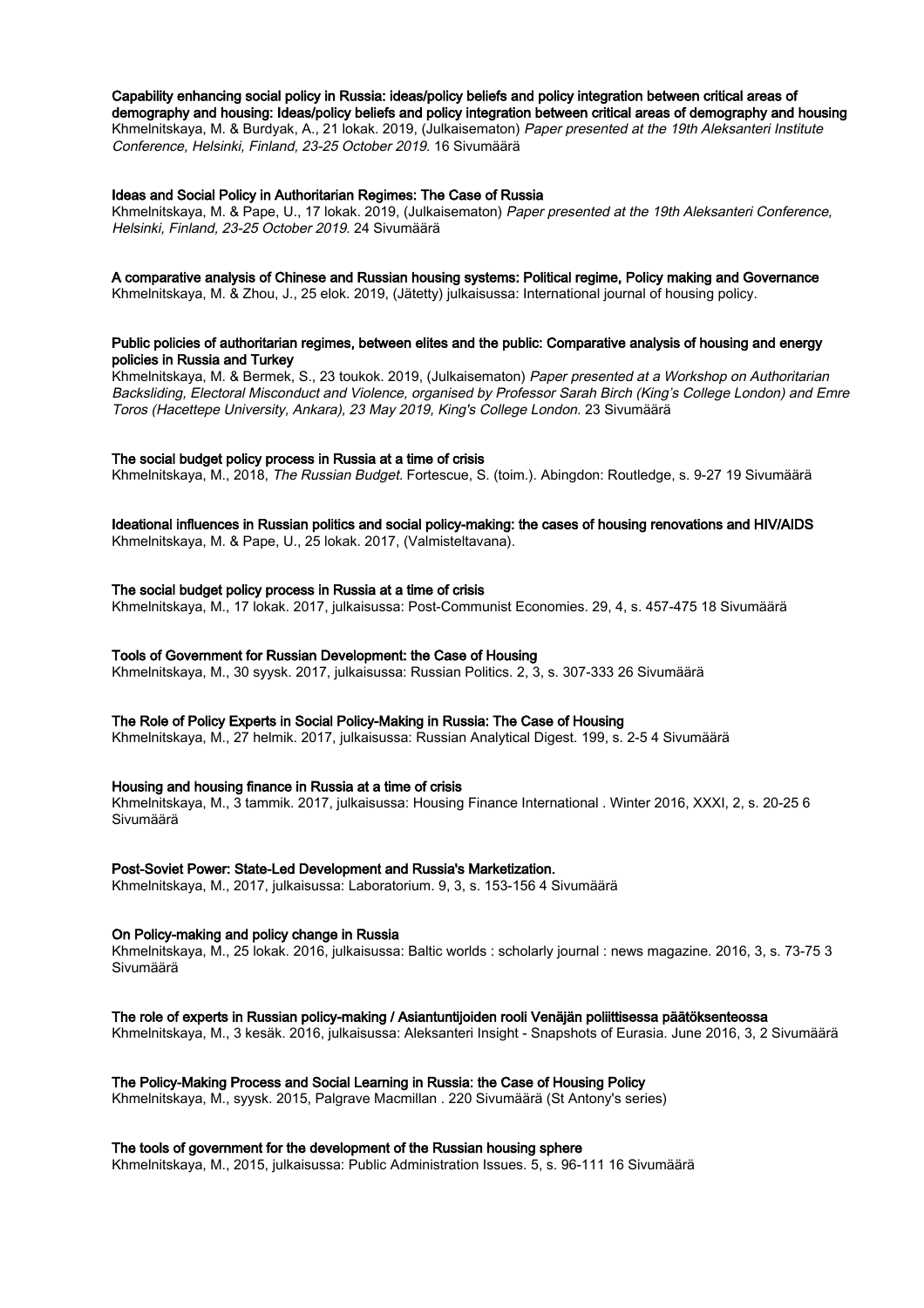#### Development of mortgage finance in Russia: state-led policy evolution

Khmelnitskaya, M., heinäk. 2014, julkaisussa: Post-Communist Economies. 26, 2, s. 149-175 26 Sivumäärä

#### Moscow housing market: investment, supply, affordability

Khmelnitskaya, M., 2014, julkaisussa: Housing Finance International . XXVIII, 4, s. 13-19 7 Sivumäärä

#### Trends in home-ownership in Russia: the impact of public policy on the emerging tenure structure and the housing finance market

Khmelnitskaya, M., 2013, julkaisussa: Housing Finance International . XXVII, 3, s. 32-39 8 Sivumäärä

# Aktiviteetit

## New Perspectives on Russia and Eurasia seminar 'Gains and losses in the urban political field: multi-layered outcomes of mobilization in Moscow's housing controversy'

Elena Gorbacheva (Osallistuja), Margarita Zavadskaya (Puhuja: puheenjohtaja), Anna Zhelnina (Puhuja: esitelmän pitäjä) & Marina Khmelnitskaya (Puhuja: vastaväittäjä) 16 toukok. 2022

#### Policy Advice in De-democratising Contexts

Marina Khmelnitskaya (Puhuja: esitelmän pitäjä) marrask. 2021

#### ICCEES World Congress 2021

Marina Khmelnitskaya (Puhuja: esitelmän pitäjä) elok. 2021

## ECPR

Marina Khmelnitskaya (Puhuja: esitelmän pitäjä) kesäk. 2021

#### Europe - Asia Studies (Lehti)

Marina Khmelnitskaya (Arvioitsija (reviewer)) helmik. 2021 → elok. 2021

#### Laboratorium (Lehti)

Marina Khmelnitskaya (Arvioitsija (reviewer)) helmik. 2021

#### Global Social Policy (Lehti)

Marina Khmelnitskaya (Arvioitsija (reviewer)) huhtik. 2020

### Europe - Asia Studies (Lehti)

Marina Khmelnitskaya (Arvioitsija (reviewer)) helmik. 2020

## The Policy-Making Process in Russia: The Case of Housing

Marina Khmelnitskaya (Puhuja) 12 jouluk. 2019

19th Annual Aleksanteri Conference: TECHNOLOGY, CULTURE, AND SOCIETY IN THE EURASIAN SPACE Marina Khmelnitskaya (Puhuja: esitelmän pitäjä) 25 lokak. 2019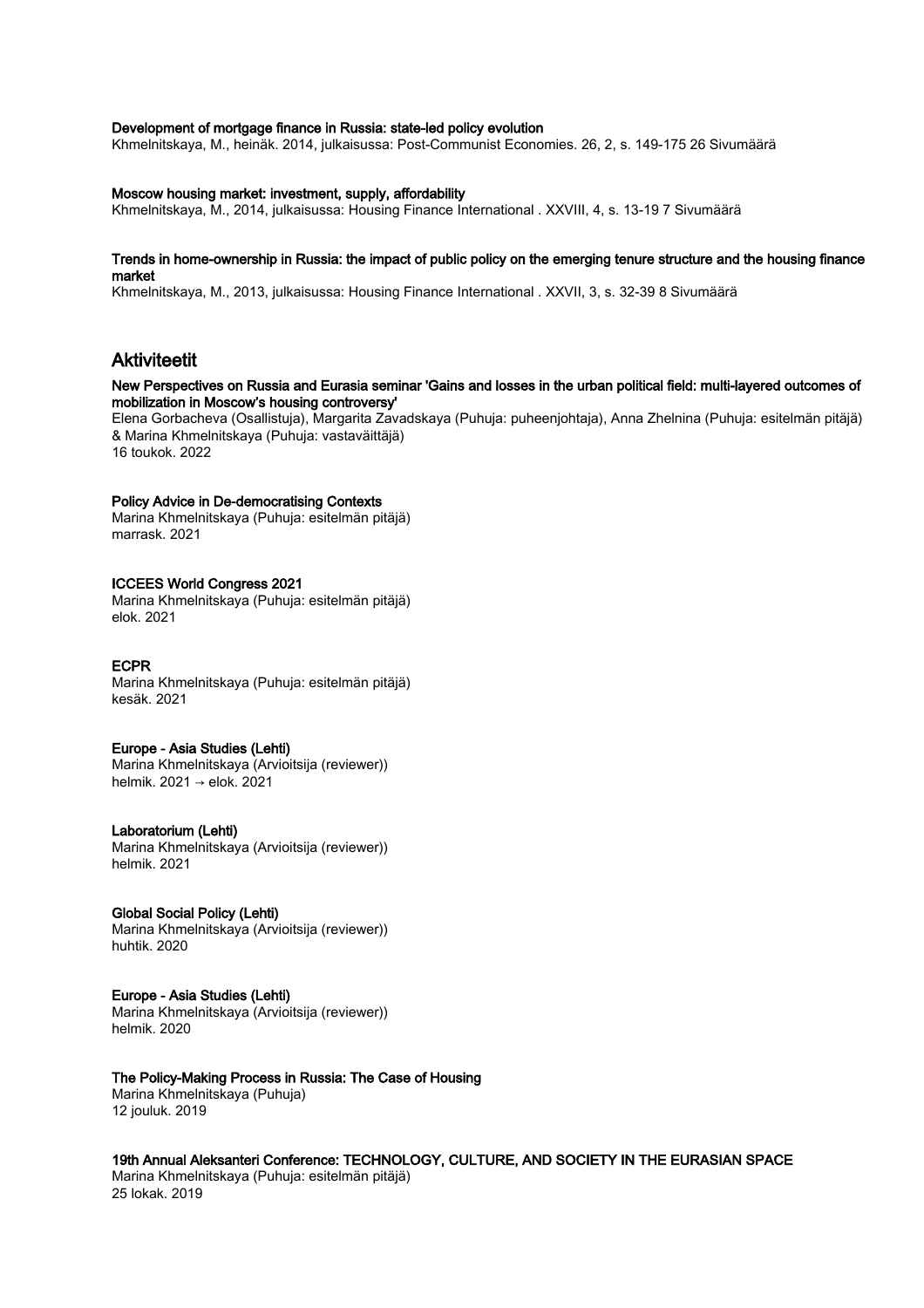## Persistence or change? Inequalities, conflicts and power in local and global perspectives

Marina Khmelnitskaya (Puhuja: vastaväittäjä) 22 lokak. 2019

## Catherine Owen

Marina Khmelnitskaya (Isäntä) 1 lokak. 2019 → 30 marrask. 2019

Politics of housing and child benefits in Russia and CEE: the puzzle of homeownership support programmes in the postsocialist region Marina Khmelnitskaya (Puhuja)

30 syysk. 2019 → 1 lokak. 2019

# Martin Dimitrov

Marina Khmelnitskaya (Isäntä) 1 elok. 2019 → 30 syysk. 2019

#### Stephen Crowley

Marina Khmelnitskaya (Isäntä) 1 kesäk. 2019 → 30 kesäk. 2019

## Irina Olympieva

Marina Khmelnitskaya (Isäntä) 1 huhtik. 2019 → 30 huhtik. 2019

Competition & Change: The Journal of Global Business and Political Economy (Lehti)

Marina Khmelnitskaya (Arvioitsija (reviewer)) 20 maalisk. 2019

# Urban governance in Russia: the case of Moscow territorial development and housing renovation

Marina Khmelnitskaya (Puhuja) 19 helmik. 2019

### University of the West of England

Marina Khmelnitskaya (Vieraileva tutkija) 15 helmik. 2019 → 20 maalisk. 2019

#### Aleksandra Burdyak

Marina Khmelnitskaya (Isäntä) 9 jouluk. 2018 → 16 jouluk. 2018

### Urban governance in Russia: the Case of Moscow territorial development and housing renovations

Marina Khmelnitskaya (Puhuja) 4 lokak. 2018 → 5 lokak. 2018

#### Irina Olympieva

Marina Khmelnitskaya (Isäntä) lokak. 2018 → marrask. 2018

#### Social policy in Russia

Marina Khmelnitskaya (Puhuja) 20 syysk. 2018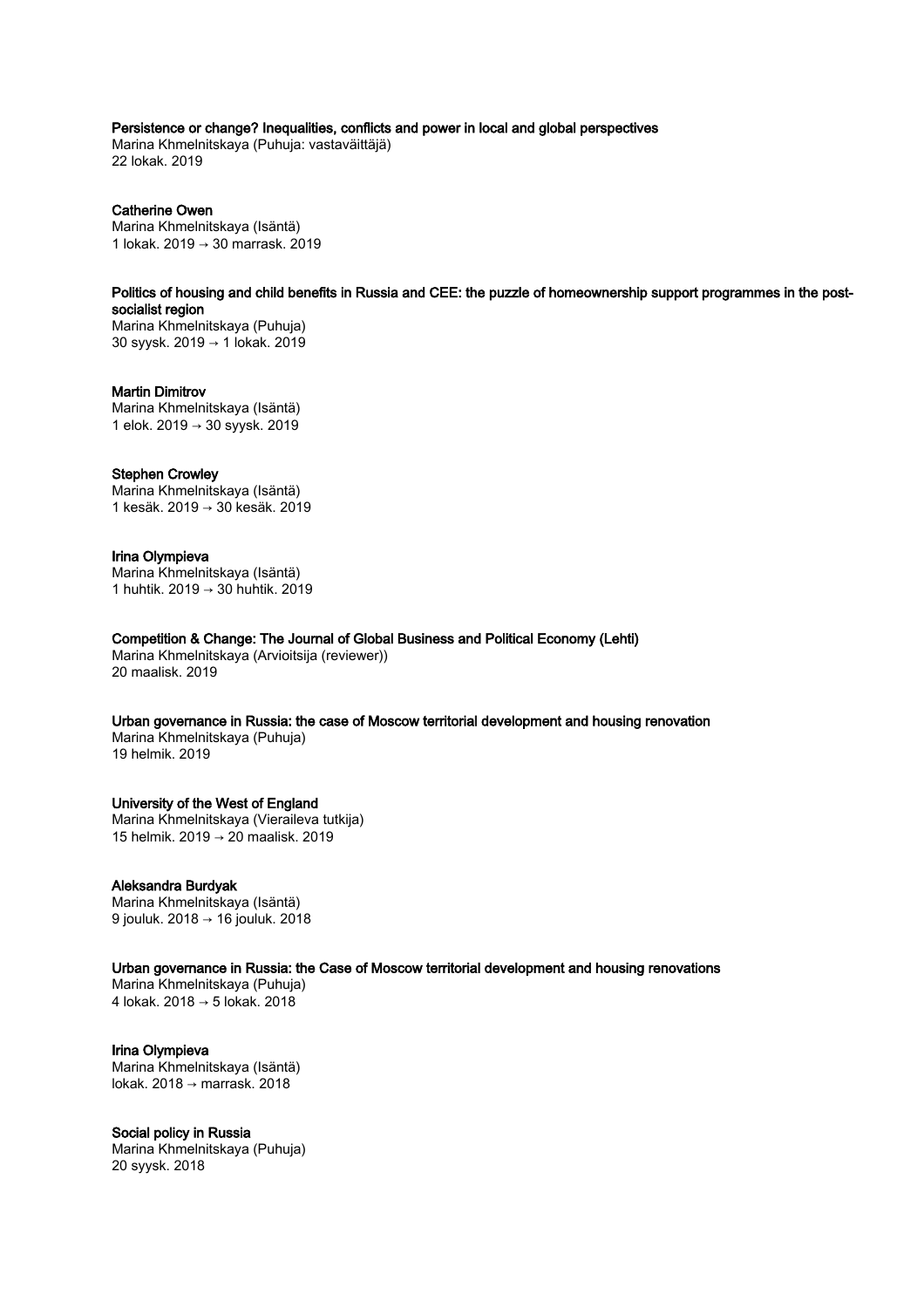## Wladimir Sgibnev

Marina Khmelnitskaya (Isäntä) 1 syysk. 2018 → 31 lokak. 2018

#### Palgrave Macmillan (Kustantaja)

Marina Khmelnitskaya (Arvioitsija (reviewer)) heinäk. 2018 → jouluk. 2018

## Tools of government for housing development

Marina Khmelnitskaya (Puhuja) 27 kesäk. 2018

Ideas and Interests in social policy-making in authoritarian states Marina Khmelnitskaya (Puhuja) 20 kesäk. 2018 → 21 kesäk. 2018

#### King's College London

Marina Khmelnitskaya (Vieraileva tutkija) 1 helmik. 2018 → 24 maalisk. 2018

Ideational influences in Russian politics and social policy-making: the cases of housing renovations and HIV/AIDS Marina Khmelnitskaya (Puhuja) & Ulla Pape (Puhuja)

26 lokak. 2017

#### Russia's choices for 2030 Marina Khmelnitskaya (Puhuja: puheenjohtaja) 26 lokak. 2017

# The tools of government under authoritarian rule: Outlining the research project

Marina Khmelnitskaya (Puhuja) 26 lokak. 2017

## Russia's choices for 2030

Marina Khmelnitskaya (Puhuja: puheenjohtaja) 25 lokak. 2017

#### 'Contemporary issues in Russian policy-making'

Marina Khmelnitskaya (Puhuja: puheenjohtaja) 20 syysk. 2017

#### 2nd World Congress of Comparative Economics

Marina Khmelnitskaya (Puhuja: esitelmän pitäjä) 15 kesäk. 2017 → 17 kesäk. 2017

#### Dialogue Between Japan and Finland on Russian Politics and Economy

Marina Khmelnitskaya (Puhuja: esitelmän pitäjä) 13 kesäk. 2017

# Critical Issues in the Research of Contemporary Russian Politics

Marina Khmelnitskaya (Puhuja: vastaväittäjä) 1 kesäk. 2017 → 2 kesäk. 2017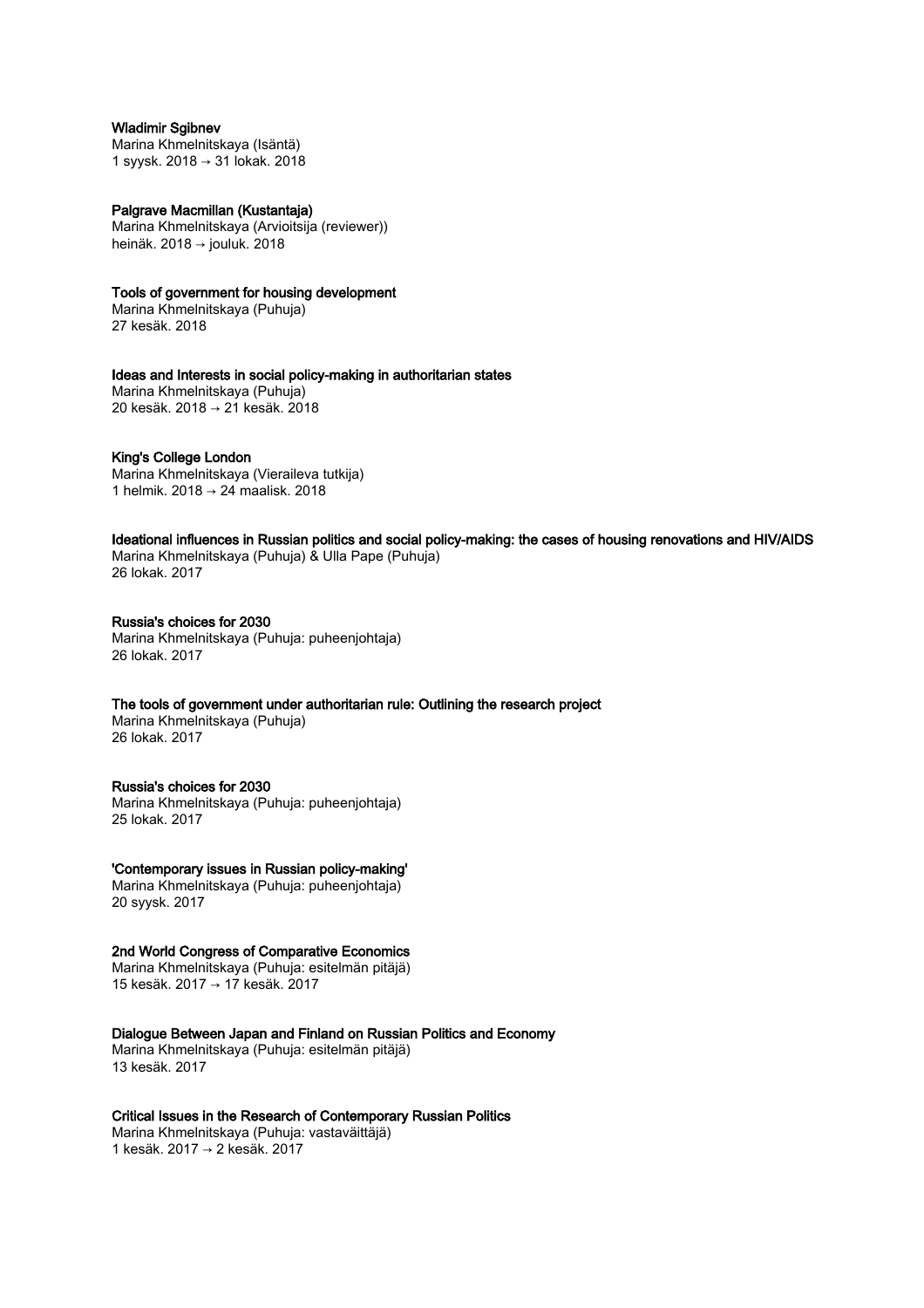## Europe - Asia Studies (Lehti)

Marina Khmelnitskaya (Arvioitsija (reviewer)) toukok. 2017

## The European Network for Housing Research (ENHR) and the European Mortgage Federation (EMF) Joint Workshop

Marina Khmelnitskaya (Puhuja: esitelmän pitäjä) 30 maalisk. 2017 → 31 maalisk. 2017

## The new politics of authoritarianism

Marina Khmelnitskaya (Puhuja: esitelmän pitäjä) 15 maalisk. 2017

## Aleksanteri-instituutti (Yksikkö)

Marina Khmelnitskaya (Assessment) maalisk. 2017

# ASEEES

Marina Khmelnitskaya (Puhuja: esitelmän pitäjä) 17 marrask. 2016 → 20 marrask. 2016

## 16th Aleksanteri conference

Marina Khmelnitskaya (Puhuja: vastaväittäjä) 27 lokak. 2016

# 16th Annual Aleksanteri Conference

Marina Khmelnitskaya (Järjestäjätoimikunnan jäsen) 26 lokak. 2016 → 28 lokak. 2016

# 16th Annual Aleksanteri Conference

Marina Khmelnitskaya (Puhuja: esitelmän pitäjä) 26 lokak. 2016

# Orilampi Summer School 2016

Marina Khmelnitskaya (Puhuja: esitelmän pitäjä) 25 elok. 2016

# Centre of Excellence in Russian Studies Summer Research Seminar 2016

Marina Khmelnitskaya (Puhuja: esitelmän pitäjä) 18 elok. 2016 → 19 elok. 2016

# Urban Research and Practice (Lehti)

Marina Khmelnitskaya (Arvioitsija (reviewer)) elok. 2016

# First Annual Tartu Conference on Russian and Eastern European Studies

Marina Khmelnitskaya (Puhuja: vastaväittäjä) 12 kesäk. 2016 → 14 kesäk. 2016

# PONARS Workshop - Regimes, Institutions, and Change: Post-Soviet Eurasia in Comparative Perspective

Marina Khmelnitskaya (Puhuja: esitelmän pitäjä) 10 kesäk. 2016 → 11 kesäk. 2016

# BASEES Conference 2016

Marina Khmelnitskaya (Puhuja: puheenjohtaja) 2 huhtik. 2016 → 4 huhtik. 2016